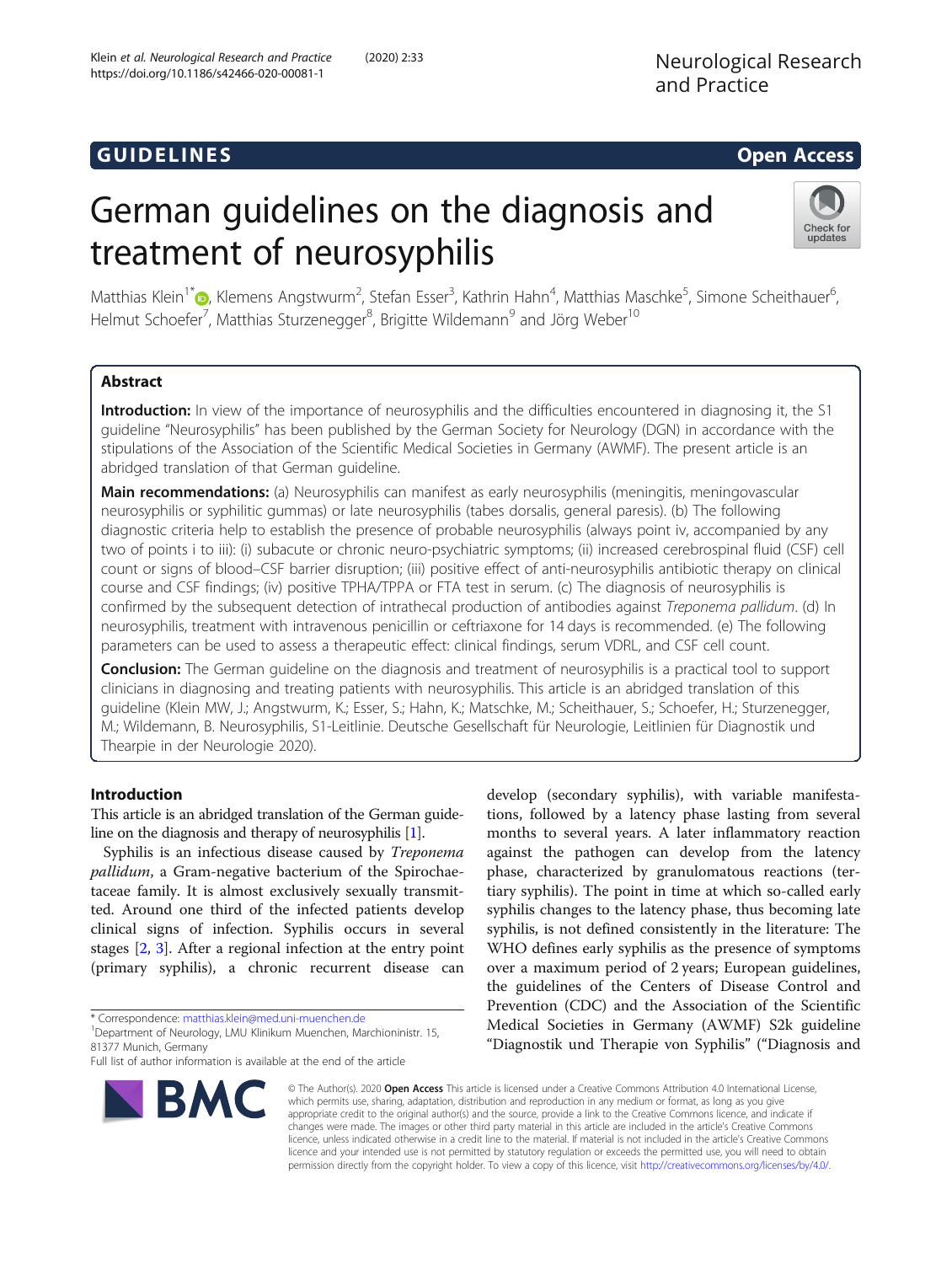treatment of syphilis") define disease lasting 1 year or more as late syphilis [[4,](#page-7-0) [5\]](#page-7-0).

Neurological manifestations can occur at any stage after primary syphilis. A distinction is made between early neurosyphilis, occurring a few months to years after infection, and late neurosyphilis, arising years to decades after infection.

#### Methods of guideline development

AWMF registry number 030/101 [[1\]](#page-7-0). Level of guideline: S1. Date of Last Update: May 2020. Valid until April 30th, 2025. Edited by the German Neurological Society (Deutsche Gesellschaft für Neurologie, DGN). The guideline was approved by the guideline commission of the DGN, has been approved by the DGN and has been published in an extended version on the AWMF Guidelines repository [[1\]](#page-7-0). Joint recommendation: The following societies participated in the guideline development and approved the final version: The following societies have approved the guideline: German Neurological Society (DGN), Swiss Neurological Society (Schweizerische Neurologische Gesellschaft), the Deutsche Gesellschaft für Liquordiagnostik und klinische Neurochemie (DGLN), the Austrian Neurological Society (Österreichische Gesellschaft für Neurologie), the German Society for Neuro-Aids and Neurological Infectious Diseases (Deutsche Gesellschaft für Neuro-Aids und Neuro-Infektiologie), the German AIDS Society (Deutsche AIDS Gesellschaft), the German STI Society (Deutsche STI Gesellschaft), and the German Dermatological Society (Deutsche dermatologische Gesellschaft).

#### Epidemiology

Each year, around 5.6 million patients worldwide develop syphilis, with particularly high incidence in Africa [[6\]](#page-7-0). According to the registry data of the Robert Koch Institute (RKI), the incidence of syphilis in Germany has been declining for many years and reached its lowest level in the late 1990s, with 1.4 cases reported per 100, 000 inhabitants [\[7](#page-7-0)]. However, the number of new infections has risen continuously since 2010. In 2018, 7332 cases of syphilis were reported to the RKI (compared with 2716 reports in 2009). Men, especially men who have sex with men (MSM) are particularly at risk. This group accounted for 85% of cases in 2018 in Germany. Only 6.1% of reported syphilis cases were in women [\[8](#page-7-0)]. Co-infection with human immunodeficiency virus (HIV) was reported in 46% of all reports of syphilis in MSM in Germany; the proportion was significantly lower (6.7%) for a probable heterosexual route of infection [[8\]](#page-7-0). Other reported co-infections in patients diagnosed with syphilis in Germany were chlamydia, gonococci, hepatitis B, and hepatitis C, all with significantly lower incidence (0.4 to 7% depending on the pathogen and the various risk groups) [[9\]](#page-7-0).

# Clinical manifestations of neurosyphilis Overview of clinical manifestations of syphilis

In the early stage of syphilis, primary syphilis, rough induration occurs at the entry point of the pathogen approximately 10 days to 3 months after infection. This results in a painless ulcer with regional lymphadenopathy. In 60–70% of all patients, the primary ulcer remains the only manifestation of syphilis [[10\]](#page-7-0).

In the phase of hematogenic and lymphogenic spread, one speaks of secondary syphilis. The symptoms vary: patients can suffer from fever, tiredness, headache, joint pain, or muscle pain [[3,](#page-7-0) [11](#page-7-0)]. Hard swelling of many lymph nodes is almost always found. In addition, various rashes and enanthemas (syphilids) occur. Almost all organs can be affected; involvement of the central nervous system (CNS) is also not uncommon in this early phase [[11\]](#page-7-0). With the help of the rabbit inoculation test (RIT), investigations revealed a pathogen in the cerebrospinal fluid (CSF) in 30% of those examined in the secondary stage of early syphilis; CSF pleocytosis (usually asymptomatic) was found at this stage in 40% of those examined [\[12](#page-7-0)]. Since only 5–10% of those affected develop neurosyphilis years to decades later in the natural course of syphilis (18), spontaneous "healing" in the CNS is obviously possible.

In the late phase (tertiary stage), many years after infection, there are tuberous skin changes, ulcerating granulomatous lesions in different organs (so-called gummas), and cardiovascular changes (mesaortitis, aneurysms). In the tertiary stage, even high-dose antibiotic treatment is not entirely successful; some effects of the disease persist.

#### Neurosyphilis

Depending on the time since infection, early neurosyphilis is distinguished from late neurosyphilis. Early neurosyphilis primarily includes syphilitic meningitis and meningovascular neurosyphilis (although the latter can also occur many years after infection and is therefore often included as a manifestation of late neurosyphilis). Classical forms of late neurosyphilis are tabes dorsalis, paralytic neurosyphilis, and the appearance of syphilitic gummas.

#### Early neurosyphilis

Meningitis Syphilitic meningitis is a manifestation of early neurosyphilis at the stage of secondary syphilis, usually within the first year after infection, but occasionally up to a few years later. Syphilitic meningitis is characterized by headache, meningism, nausea/vomiting, and cranial nerve lesions (affecting one or more of the third, seventh, and eighth nerves); the optic nerve can also be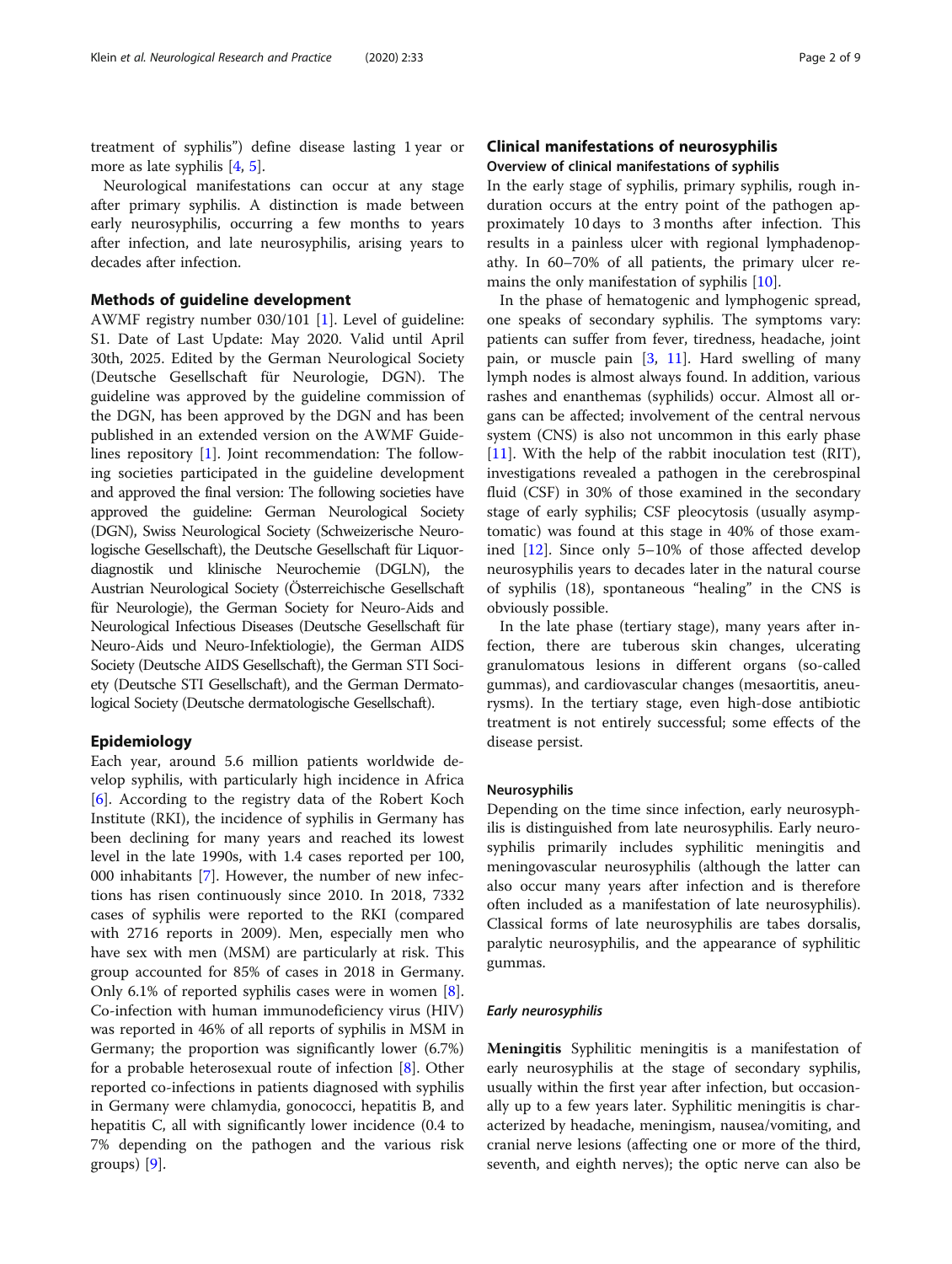involved. In addition, polyradicular symptoms and vascular brainstem syndromes can occur.

Ocular (posterior uveitis or panuveitis) and otological (hearing loss, vestibular failures) manifestations of syphilis are possible at any stage, but are found more frequently in patients with meningovascular neurosyphilis [[13\]](#page-7-0). Ocular manifestations appear to be particularly common in HIV-positive persons and in asymptomatic neurosyphilis [[14\]](#page-7-0).

Meningovascular neurosyphilis Meningovascular neurosyphilis is a form with vascular and meningeal manifestations. In the literature, meningovascular syphilis is variably classified as early neurosyphilis or late neurosyphilis because it may occur both a few months after infection and some years later. It is now one of the most common manifestations of neurosyphilis. The risk of stroke is increased by a vascular manifestation of syphilis. The symptoms of the vasculitic component are clinically diverse, depending on the localization. Neurosyphilis should be considered in young, especially male, patients who have a stroke despite the absence of a vascular risk profile. The meningeal component manifests itself as headache, cranial nerve lesions, optic damage, and, rarely, hydrocephalus.

Syphilitic gummas Syphilitic gummas, a rare manifestation, are circumscribed granulomas that develop from the meninges of the cerebral convexity [\[15](#page-7-0)–[17\]](#page-7-0). Depending on the location, they are clinically silent or cause focal neurological deficits, hydrocephalus, or epileptic seizures. Like meningovascular neurosyphilis, syphilitic gummas can also appear in the late stage.

#### Late neurosyphilis

Tabes dorsalis Tabes dorsalis is a chronically progressive dorsal radiculoganglionitis with loss of reflexes in the lower extremities, pallanesthesia, pupil disorders, hyperextensibility of the knee and hip joints, micturition disorders due to deacidification, and optic damage. The patients complain above all of stabbing pain that radiates into the legs or the abdomen (so-called tabular crises).

General paresis General paresis is a chronic progressive encephalitis. The typical symptoms are increasing cognitive deficits, weakness of discrimination and judgment, psychotic episodes, speech disorders, headache and dizziness, abnormal pupillary reaction, tremor of the tongue, facial tremor, epileptic seizures, reflex anomalies, and finally severe dementia, urinary and fecal incontinence, and marasmus [\[18](#page-7-0)].

#### Other manifestations of neurosyphilis

Asymptomatic neurosyphilis Asymptomatic neurosyphilis is diagnosed when syphilis serology is positive, lymphocytic pleocytosis and protein elevation are found in the CSF, and/or a positive Venereal Disease Research Laboratory (VDRL) test in the cerebrospinal fluid is detected in the absence of clinical symptoms [\[3](#page-7-0)].

Atypical manifestations Cases of neurosyphilis were published many years ago that could not be classified as syphilitic meningitis, meningovascular neurosyphilis, tabes dorsalis, general paralysis, or syphilitic gummas [[19\]](#page-7-0). Such cases were referred to as "modified neurosyphilis", "formes frustes", or "lues liquorpositiva tarda". The more recent literature includes cases of temporal lobe encephalitis that resembled herpes simplex virus 1 (HSV-1) infection or limbic encephalitis [\[20](#page-7-0)–[22\]](#page-7-0). The main clinical manifestations are cognitive deficits and epileptic seizures. In addition, other structures such as the thalamus, the parietal lobe, and the occipital lobe may be affected. Ultimately, these cases seem most likely to represent mixtures of different classic forms, such as meningovascular neurosyphilis and general paresis.

#### **Diagnosis**

### Overview of tests for syphilis and neurosyphilis Background

Several test systems are available for diagnosing syphilis. A distinction is made between direct and indirect methods of pathogen detection.

Direct detection of the pathogen can be carried out using dark-field microscopy and polymerase chain reaction (PCR). However, due to the low pathogen density in the cerebrospinal fluid, both of these methods are usually of little or no assistance in neurosyphilis. The use of PCR for the detection of T. pallidum in the CSF for the diagnosis or exclusion of neurosyphilis cannot be recommended due to its low sensitivity (31.7 to 63.7%) and insufficient specificity (39.9 to 98%) [\[23](#page-7-0), [24](#page-7-0)].

Serological tests are available for an indirect detection of the pathogen. A distinction is made between nontreponeme-specific antibody tests and T. pallidum-specific antibody tests. The non-treponeme-specific antibody tests include the VDRL test and the rapid plasma reagin (RPR) test. Both of these tests detect antibodies against cardiolipin, which is present not only in the cell wall of T. *pallidum*, but also in the mitochondria of human, animal, and plant cells. In syphilis, cardiolipin antibodies are an important, albeit not very specific, marker for the activity of the disease. In T. *pallidum*-specific antibody tests, antibodies against T. pallidum are detected using different methods; however, cross-reactions with other Treponema spp. and other spirochetes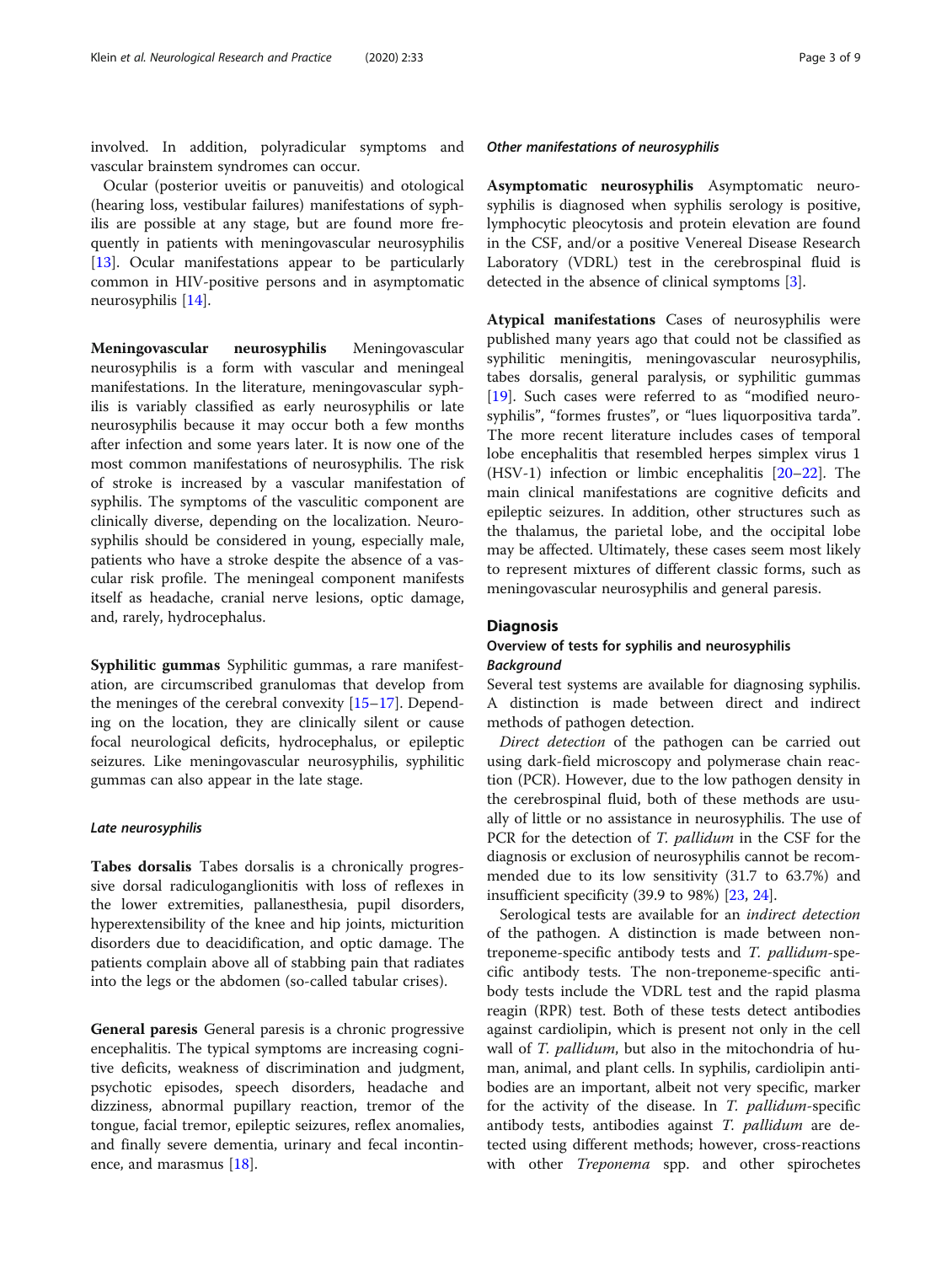(especially Borrelia spp.) are possible. The T. pallidum particle agglutination (TPPA) test, the T. pallidum hemagglutination test (TPHA), the T. pallidum latex agglutination (TPLA) test, the fluorescent treponemal antibody absorption (FTA-ABS) test and the detection of IgG and/or IgM antibodies directed against T. pallidum using enzyme-linked immunosorbent assay (ELISA) or Western blot are available. In early phases of syphilis, IgM antibodies are detected first. The sensitivity of a positive T. pallidum-specific antibody test is generally high; however, a positive test says little about the disease activity, since antibodies can persist for life after adequate treatment or spontaneous healing of syphilis.

Especially in neurosyphilis, the uncertainty of the classic tests makes it difficult to arrive at the diagnosis. In most regions of the world, the diagnostic criterion for (active) neurosyphilis is a reactive CSF VDRL test together with an elevated CSF leukocyte count (> 5 cells/ μl) and high CSF protein (> 40 mg/dL) [\[25\]](#page-7-0). The specificity of the VDRL test in the CSF is high, particularly in late stages of neurosyphilis (up to 100%) [\[13\]](#page-7-0). However, the test shows sensitivity of only 30 to 85.7%  $[26-28]$  $[26-28]$  $[26-28]$  $[26-28]$  $[26-28]$ , depending on the stage of neurosyphilis; a negative CSF VDRL test hence does not rule out neurosyphilis. In contrast, the sensitivity of a positive CSF/serum TPPA index is relatively high [[29\]](#page-7-0). However, this cannot be used as an activity parameter: even if the infection has been cleared (by antibiotic therapy or spontaneously), a high TPHA, TTPA, or TPPA CSF/serum antibody index can be found over a period of years or even decades, and both the TPHA test and the TPPA test can yield falsepositive results in patients with Lyme disease.

A potentially interesting new CSF marker in patients with neurosyphilis is the chemokine CXCL13, which is significantly elevated in the CSF of patients with neurosyphilis [\[30](#page-7-0)–[32\]](#page-7-0). Increased CXCL13 levels do not appear to be present in all patients with neurosyphilis, however, and different CSF levels of CXCL13 in patients with symptomatic neurosyphilis and asymptomatic neuro-syphilis have been reported [[31\]](#page-7-0). It also remains unclear to what extent CXCL13 might be helpful for diagnostic differentiation of neurosyphilis from other diseases, since CSF restricted CXCL13 levels are also found with other B cell-mediated CNS diseases (e.g. neuroborreliosis and CNS lymphoma) [[33\]](#page-7-0). In addition, CXCL13 could be a helpful parameter for assessing a therapeutic effect, since its concentration in the CSF decreases rapidly after successful treatment [[31](#page-7-0)]. Currently, the determination of CXCL13 in the CSF in neurosyphilis is not recommended due to the lack of large studies.

#### Recommendation

The determination of CXCL13 in the CSF in neurosyphilis is not recommended due to the lack of large studies.

### Diagnostic criteria Background

Because of the uncertainty of the non-treponemespecific antibody tests, modified diagnostic criteria for neurosyphilis have been chosen in German-speaking countries. In principle, the diagnosis of neurosyphilis is made from a combination of (1) clinical findings, (2) CSF parameters, and (3) the detection of intrathecal synthesis of antibodies against treponemes.

#### Recommendation

A patient suffers from probable neurosyphilis if point 4 and any two of points 1 to 3 and always point iv are positive [\[5](#page-7-0)]:

- (i) Subacute or chronic progressive course of neurological and/or psychiatric symptoms with phases of deterioration and partial remission
- (ii) Pathological CSF findings with mixed-cell or mononuclear pleocytosis or blood–CSF barrier damage or IgG-dominant immune reaction in the CNS
- (iii)Favorable influence on the course of the disease and/or CSF findings (especially pleocytosis) exerted by antibiotics recommended for the treatment of neurosyphilis
- (iv) Positivity of the TPHA (or TPPA) test and the FTA-ABS test in the serum.

A patient is suffering from proven neurosyphilis if, in addition to fulfillment of the criteria of probable neurosyphilis, a local treponeme-specific antibody reaction can be detected, measured via the detection of intrathecal production of antibodies against T. *pallidum* ( $ITpA =$ intrathecally produced T. pallidum antibodies) or a TPHA CSF/serum antibody index. If at the same time the VDRL test in the CSF is positive, the diagnosis is confirmed.

### Work-up in suspected neurosyphilis Background

Typically, neurosyphilis shows an increase in the number of cells and blood–CSF barrier disruption (Fig. [1](#page-4-0)), reflected in increased CSF protein levels. In 110 patients with symptomatic neurosyphilis and 154 patients with asymptomatic neurosyphilis, the CSF cell count was found to be increased in 82.7 and 81.2% of cases, respectively, and the CSF protein in 68.1% versus 28.6% [[34\]](#page-7-0). In the case of simultaneous HIV infection, pleocytosis was found in only 58.7% of 92 patients, while CSF protein was elevated in 53.3% [[14\]](#page-7-0). However, the significance of small increases in CSF cell count in patients with HIV is limited with regard to the diagnosis of neurosyphilis, as pleocytosis is often found in patients whose only infection is HIV [\[3](#page-7-0)]. The changes in the CSF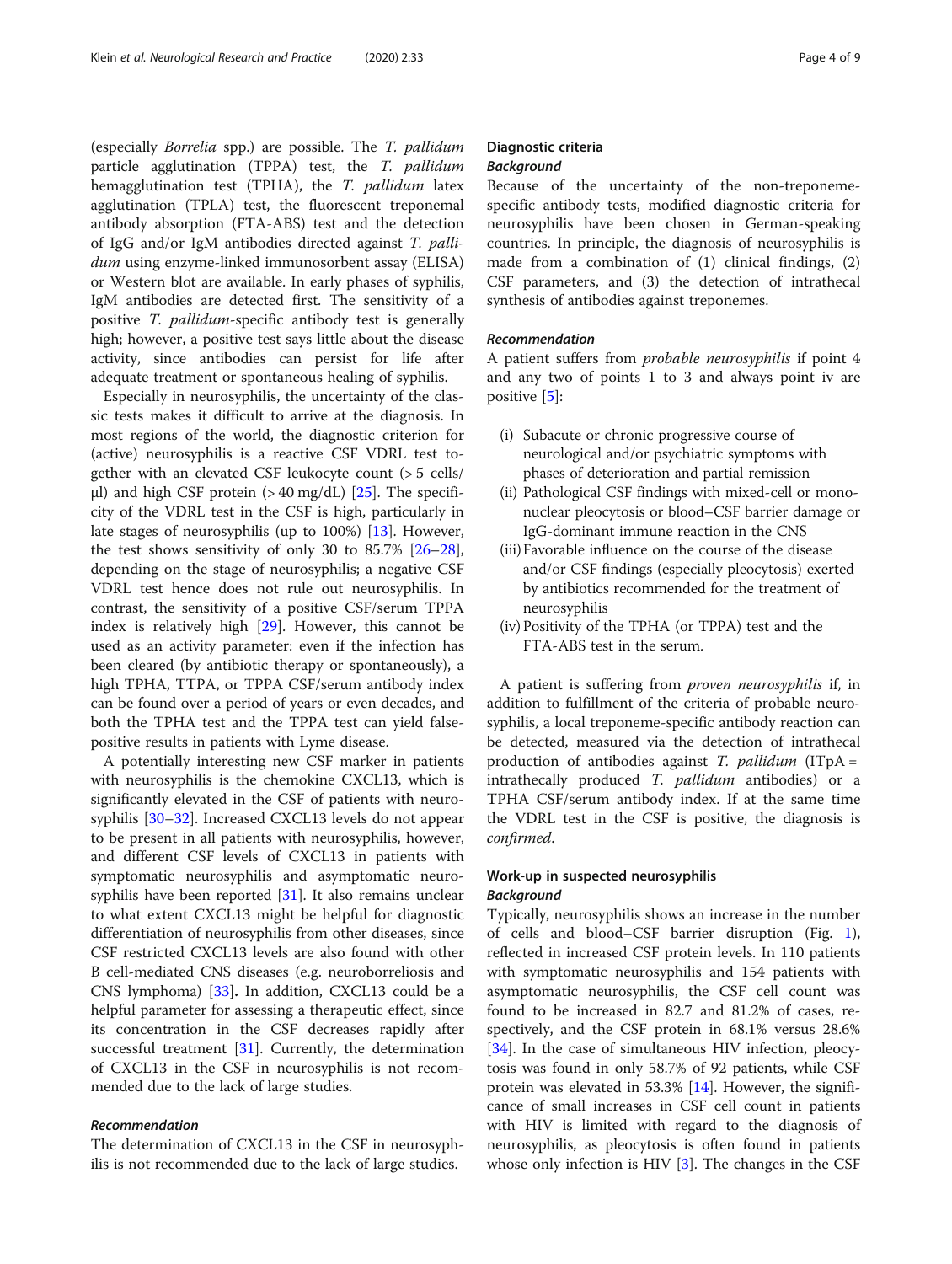<span id="page-4-0"></span>

depend on the manifestation of neurosyphilis. In meningitic neurosyphilis, there is often an increase in the number of cells, although this does not appear to be the case in later stages [[14\]](#page-7-0). In meningovascular neurosyphilis, CSF protein is particularly high  $[14]$  $[14]$  $[14]$ . Of note, an increased total CSF protein is a non-specific parameter. It is therefore advantageous, though also not very specific, to consider the blood–CSF barrier function as determined by the CSF to serum ratio of albumin (QAlb) (according to Reiber) when evaluating the activity of the disease [\[35](#page-7-0)].

#### Recommendation

If neurosyphilis is suspected clinically, a syphilis test should first be carried out in serum (Fig. 1) using TPPA, TPHA, or TPLA. Positive results should be confirmed using the FTA-ABS test or through antibody detection by ELISA. IgM antibodies can be negative in the late stages of neurosyphilis. Detection of antibodies in the serum alone does not confirm the diagnosis, because antibodies from a previous episode of syphilis can persist for the patient's lifetime. In the case of a positive T. pallidum-specific antibody response, the next important step is examination of the CSF. The main CSF parameters are cell count, protein, lactate and/or CSF/serum glucose ratio, measurement of CSF proteins according to Reiber (albumin quotient, IgG, IgA, and IgM ratio), and the determination of a CSF/serum IgG antibody index for specific antibodies against T. pallidum (ITpA or TPHA CSF/serum antibody index).

#### Recommendation

In HIV-negative patients with increased CSF cell counts and/or blood-CSF barrier damage and an increased ITpA or TPHA CSF/serum antibody index, treatment for neurosyphilis should be considered. If intrathecal antibody production is found in the absence of any other CSF changes (cell count or protein increase), it is often unclear whether the elevated titer is the residue of expired or treated neurosyphilis or the sign of a relevant infection. In the case of a positive CSF VDRL test, treatment should be carried out as for confirmed neurosyphilis [[3\]](#page-7-0). Treatment should also be considered if clinical symptoms cannot be explained in any other way when intrathecal antibody production (ITpA) is found in the absence of further parameters of activity (increased cell count, increased protein, or a positive CSF VDRL test) and the patient has never been treated with antibiotics directed against neurosyphilis.

## Recommendation

If treatment is considered (Fig. 1), IgM determination and VDRL testing in the serum and in the CSF should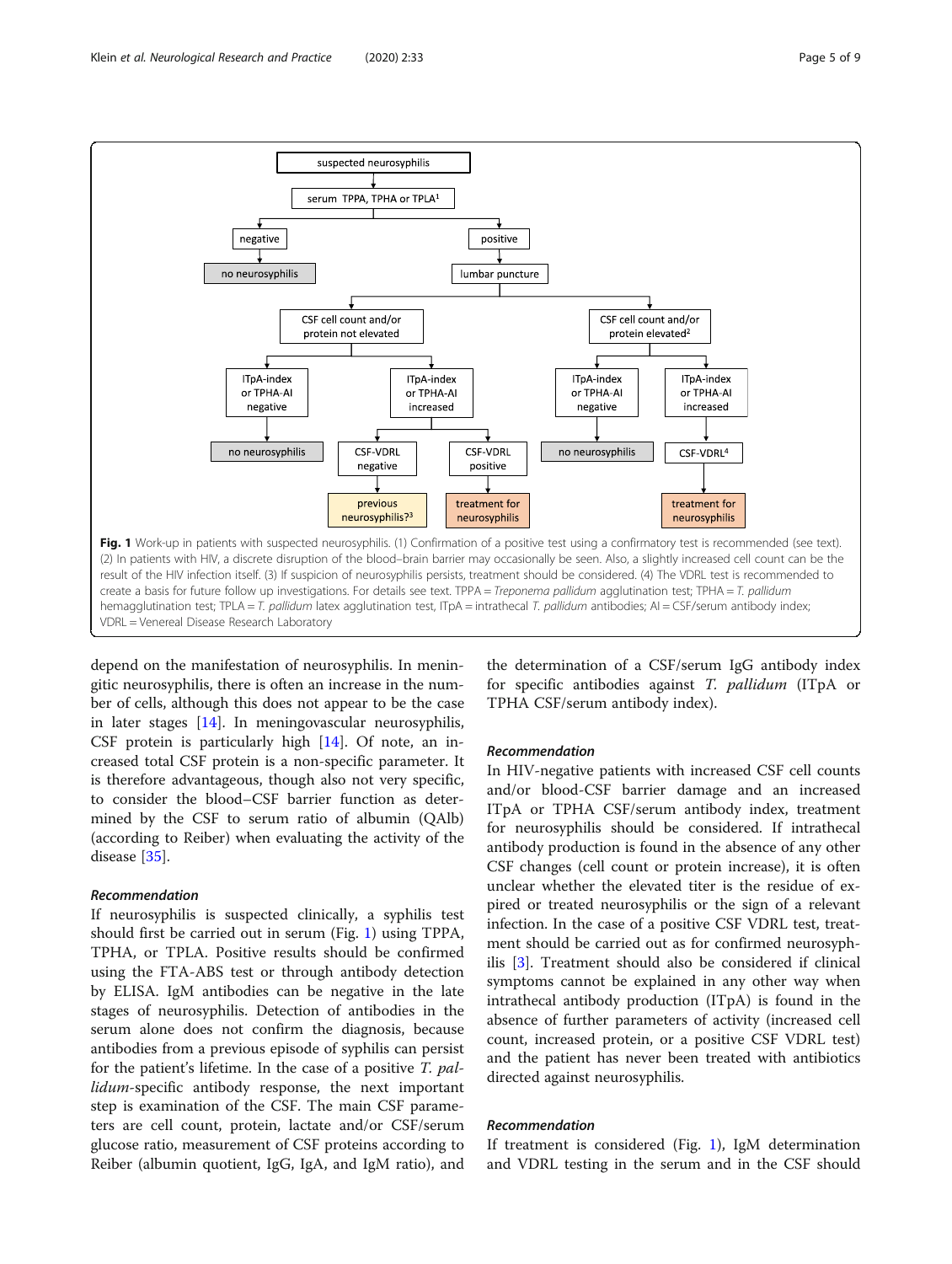always be performed to form the basis for a later assessment of the course of the disease.

#### Work-up in possible latent asymptomatic neurosyphilis Recommendation

In the following constellations, CSF analysis is indicated in the case of a positive treponeme-specific seroreaction:

- Neurological (e.g. epileptic seizures, focal neurological deficits), psychiatric (e.g. changes in personality/behavior), ophthalmological (e.g. papillitis, uveitis), or otological (e.g. hearing impairment) symptoms
- Clinical signs of gummas or cardiovascular manifestation of tertiary syphilis

#### **Background**

Patients with HIV are at increased risk of latent asymptomatic neurosyphilis, especially if they have not received antiretroviral therapy and the HIV viral load is high [\[36](#page-7-0), [37\]](#page-7-0). In HIV patients with latent asymptomatic neurosyphilis the CD4 cell count in is usually reduced [[36\]](#page-7-0). In a study by Wang et al. the CD4 cell count was  $\lt$  $200/\mu$  in most patients with latent asymptomatic neurosyphilis [\[14](#page-7-0)]. In patients with proven syphilis and HIV co-infection, CSF examination should also be considered in the event of a positive treponeme-specific seroreaction if advanced immunodeficiency (cell count < 200/μl) is present [\[5](#page-7-0)].

#### Recommendation

The following criteria can be used pragmatically to determine whether lumbar puncture is indicated (that is the case if at least two out of four are met):

- CD4 cell count  $\leq 200$  cells/ $\mu$ l
- Untreated HIV infection
- Detectable HIV load
- High VDRL titer  $(>1:64)$

#### Recommendation

Treatment against neurosyphilis should be started in the case of positive treponeme-specific intrathecal antibody production and a positive VDRL titer in the CSF. If syphilis treatment has been carried out in advance, a positive CSF VDRL titer should be interpreted by taking into account titer levels in previous CSF specimens). In asymptomatic HIV-positive patients with positive treponeme-specific intrathecal antibody production but a negative VDRL test in the CSF, treatment for neurosyphilis can be considered if no course of treatment for syphilis has been completed before. However, in such cases, broad differential diagnosis of any CSF pleocytosis is essential.

# **Treatment** Antibiotic therapy Background

The treatment of choice for neurosyphilis is intravenously administered penicillin G at a dose of  $4 \times 6$  million IU per day,  $5 \times 5$  million IU per day, or  $3 \times 10$  million IU per day (corresponding to 3–4 million IU every 4 h) for 14 days (at least 10 days) [\[3](#page-7-0), [5,](#page-7-0) [25,](#page-7-0) [38](#page-7-0), [39](#page-7-0)]. This scheme is used for symptomatic and asymptomatic neurosyphilis, as well as for all forms of syphilis with HIV coinfection. Since an increased rate of epileptic seizures was observed with the administration of high-dose penicillin G [[40](#page-7-0)], adjuvant anticonvulsive treatment should be given to patients with previous epileptic seizures or epilepsy-typical potentials on EEG.

An alternative therapeutic regimen for patients with suspected or confirmed syphilitic CNS involvement is intravenous administration of 2 g ceftriaxone per day (2 g every 24 h) for 14 days  $[25, 41]$  $[25, 41]$  $[25, 41]$  $[25, 41]$ . There is insufficient evidence for a possible benefit of an initial dose of 4 g as recommended in previous versions of the guideline.

Treatment with doxycycline  $(2 \times 200 \text{ mg per day } 200$ mg every 12 h] for 28 days) can be considered as an alternative. The rationale for this treatment approach is the well-known effectiveness (and recommendation) of doxycycline therapy for systemic forms of syphilis [\[3](#page-7-0), [38\]](#page-7-0), sufficient penetration of doxycycline into the CSF at a dose of  $2 \times 200$  mg per day [\[42](#page-7-0)], and several case reports of positive treatment results with doxycycline in neurosyphilis [\[42](#page-7-0)–[44](#page-7-0)]. Owing to the lack of randomized studies, however, there is no recommendation from the CDC or the European guideline for the treatment of neurosyphilis with doxycycline [[3,](#page-7-0) [25](#page-7-0)]. Tetracyclines are contraindicated in pregnant women and in children up to 8 years of age because they cause yellowing of the teeth.

#### Recommendation

Neurosyphilis should be treated with high dosages of intravenous penicillin G or ceftriaxone. Antibiotic therapy is indicated at all stages of neurosyphilis.

# Treatment of complications

#### Background

One important complication of neurosyphilis treatment is the occurrence of a Jarisch–Herxheimer reaction. The presence of this reaction must be considered if general symptoms such as fever, headache or muscle pain, fatigue, tachycardia, increase or decrease in blood pressure, leukocytosis, and relative lymphopenia, as well as seizures, occur 12–24 h after the start of antibiotic treatment. The Jarisch-Herxheimer reaction is common in the secondary stage of early syphilis, but has been observed in only 1–2% of cases of neurosyphilis. Affected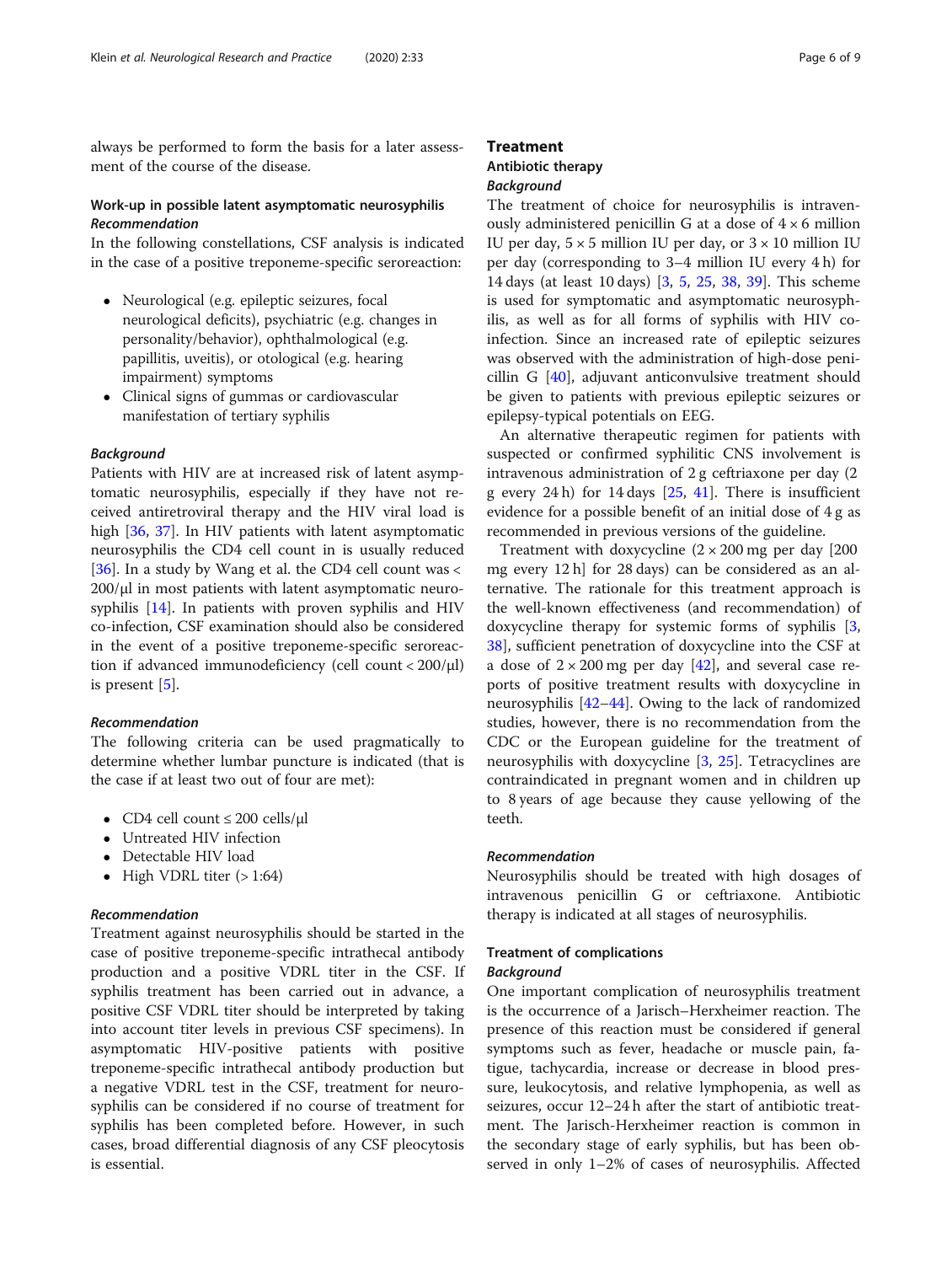patients should be monitored and treated symptomatically with non-steroidal anti-inflammatory drugs [\[3](#page-7-0)]. Antibiotic administration should not be interrupted. Although adjuvant administration of steroids in the treatment of neurosyphilis or of a Jarisch-Herxheimer reaction has been discussed repeatedly in case reports, there are no studies that support this policy [\[45,](#page-7-0) [46\]](#page-7-0).

#### Recommendation

The routine use of corticosteroids is not recommended in the treatment of neurosyphilis.

#### Follow-up

The successful treatment of neurosyphilis is primarily assessed by the clinical response and the improvement of CSF abnormalities. If the clinical response to treatment is good, a follow-up examination should be carried out around 3 to 6 months after treatment. A decrease in the number of CSF cells and CSF protein levels are then to be expected [\[47](#page-7-0)]. Subsequently, the CSF should be checked every 6 months until the CSF cell count has normalized (which usually occurs within 2 years after successful treatment).

A decline in serum IgM antibody kinetics within 6–12 months can also be helpful for assessing the course. Disappearance of the treponeme-specific IgM antibodies is usually observed within 18 months. In the event of reinfection, or if there is a long interval between infection and the start of treatment, treponeme-specific IgM antibodies can remain in the serum for longer. A reduction in the CSF VDRL titer by three to four dilutions is also often observed within the first year; a negative VDRL test after treatment is considered to be evidence of successful treatment [[47\]](#page-7-0). In the event of reinfection or a long interval between infection and the start of treatment, lipoid antibodies can remain detectable for an extended period, but their level should nevertheless drop with effective therapy. The TPPA and FTA-ABS tests, like the ITpA index, are unsuitable for treatment control because they usually remain positive for life.

If there is no decrease in the CSF cell count within 6 months, if the CSF cell count continues to increase 2 years after treatment, or if there is a significant (re-)increase in a non-treponeme-specific test by a factor of 4, an alternative antibiotic therapy should be considered. In patients with simultaneous HIV infection, the CSF changes regress more slowly [\[47](#page-7-0)]. If there is an isolated persistent increase in the number of cells despite adequate therapy, the presence of another disease should be investigated.

#### Prognosis

The prognosis of neurosyphilis has improved significantly in recent decades due to rapid and adequate

antibiotic treatment. While 586 patients died of syphilis in the USA in 1968, between 1998 and 2015, 24 to 46 deaths from syphilis per year were reported [\[48](#page-7-0)]. Residual neurological symptoms are common in patients with neurosyphilis. In a retrospective study of 142 patients with neurosyphilis, sequelae were found in 41.8% of the patients: cognitive deficits (28.8%) such as memory disorders (10.1%), signs of damage to the first motor neuron (18.6%), seizures and ataxia (16.9% each), cranial nerve palsy (15.2%), visual disturbances (11.8%), and gait disorders, aphasia. and hemiparesis/hemiplegia (6.7% each) [[49](#page-8-0)].

#### Acknowledgements

We thank David Roseveare for editing the manuscript.

#### Review process

We note that these guidelines have not been peer reviewed by the journal as a regular research article. These recommendations have been approved by the Guideline Committee of the German Society of Neurology (DGN), the Executive Board of the DGN and other relevant scientific societies involved in the creation of the guideline. Its German extended version is published on the websites of the societies involved and on the website of the AWMF (Arbeitsgemeinschaft der Wissenschaftlichen Medizinischen Fachgesellschaften; Collaboration of medical societies). Its importance in the field and its suitability for publication in Neurological Research and Practice has been evaluated and confirmed by an independent Neurological Research and Practice Editorial Board Member. No additional reviews have been solicited.

#### Authors´ contributions

MK prepared the manuscript. All co-authors participated in the development of the guidelines and edited the final manuscript. The authors read and approved the final manuscript.

#### Funding

Not applicable.

#### Availability of data and materials

Not applicable.

Ethics approval and consent to participate Not applicable.

Consent for publication Not applicable.

#### Competing interests

Not applicable.

#### Author details

<sup>1</sup>Department of Neurology, LMU Klinikum Muenchen, Marchioninistr. 15, 81377 Munich, Germany. <sup>2</sup> Department of Neurology, Universitaetsklinik Regensburg, Universitaetsstr. 84, 93042 Regensburg, Germany. <sup>3</sup>Department of Dermatology, Universitaetsklinikum Essen, Hufelandstrasse 55, 45147 Essen, Germany. <sup>4</sup>Department of Neurology, Charite Berlin, Chariteplatz 1, 10117 Berlin, Germany. <sup>5</sup>Department of Neurology, Krankenhaus der Barmherzigen Brueder Trier, Nordallee 1, 54292 Trier, Germany. <sup>6</sup>Institute for Hygiene and Infectiology, Universitaet Goettingen, Robert-Koch-Str. 40, 37075 Göttingen, Germany.<sup>7</sup> Dr. Horst Schmidt Kliniken, Aukamm-Allee 33, 65191 Wiesbaden, Germany. <sup>8</sup>Department of Neurology, Inselspital Bern, Freiburgstrasse 15, 3010 Bern, Switzerland. <sup>9</sup>Department of Neurology, Universitaetsklinik Heidelberg, Im Neuenheimer Feld 672, 69120 Heidelberg, Germany. <sup>10</sup>Department of Neurology, Klinikum Klagenfurt, Feschnigstraße 11, 9020 Klagenfurt am Wörthsee, Austria.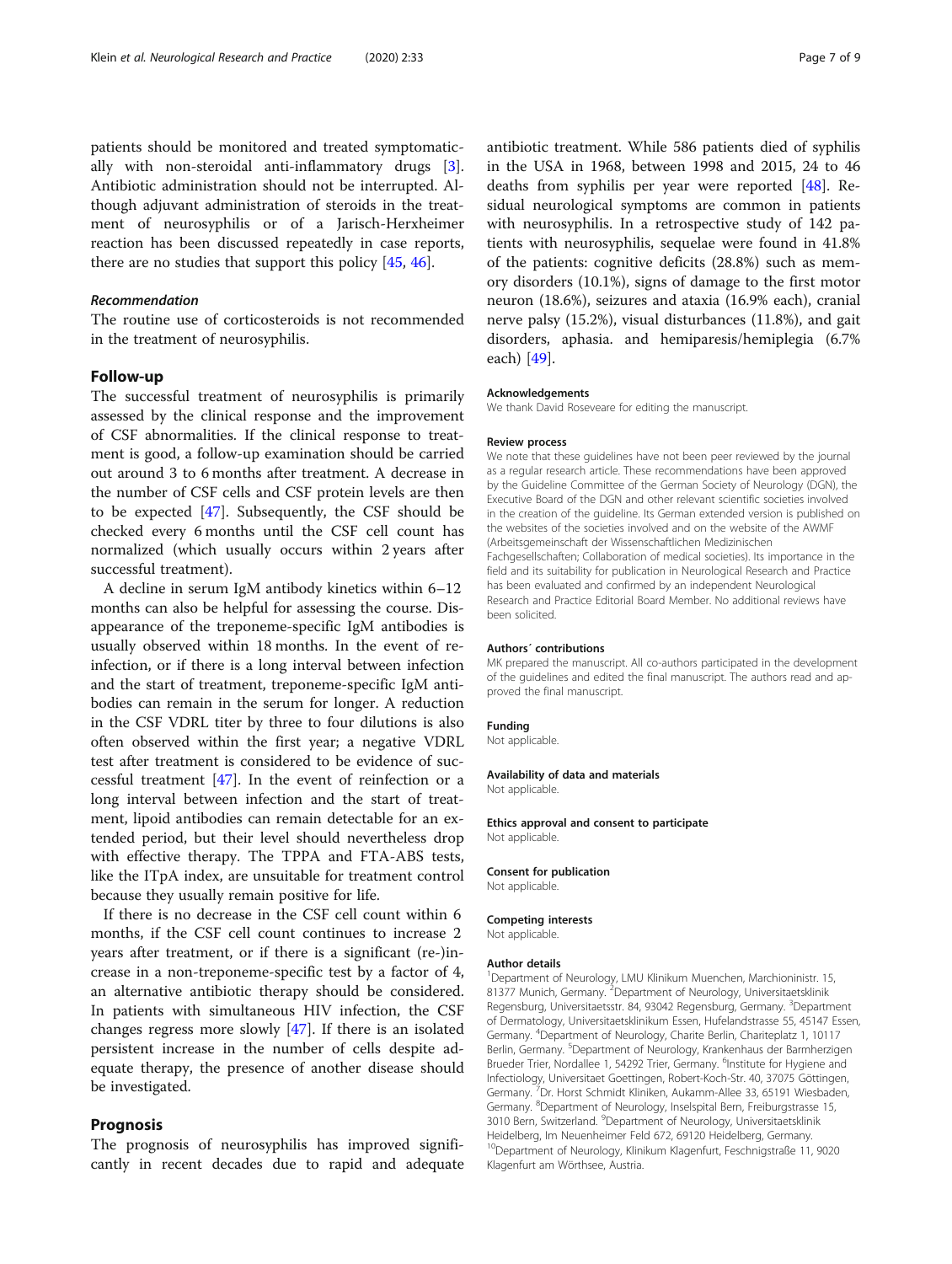#### <span id="page-7-0"></span>Received: 16 July 2020 Accepted: 22 July 2020 Published online: 17 November 2020

#### References

- 1. Klein, M. W. J., Angstwurm, K., Esser, S., Hahn, K., Matschke, M., Scheithauer, S., … Wildemann, B. (2020). Neurosyphilis, S1-Leitlinie. Deutsche Gesellschaft für Neurologie, Leitlinien für Diagnostik und Thearpie in der Neurologie AWMF Registernummer 030/1010.
- 2. Golden, M. R., Marra, C. M., & Holmes, K. K. (2003). Update on syphilis: Resurgence of an old problem. JAMA, 290, 1510–1514.
- 3. Janier, M., Hegyi, V., Dupin, N., et al. (2014). 2014 European guideline on the management of syphilis. Journal of the European Academy of Dermatology and Venereology, 28, 1581–1593.
- 4. Peeling, R. W., Mabey, D., Kamb, M. L., et al. (2017). Syphilis. Nature Reviews. Disease Primers, 3, 17073.
- 5. Schöfer, H. B. N., Esser, S., Feiterna-Sperling, C. N., Hahn, K., Jansen, K., Klein, M., … Werner, R. (2020). Diagnostik und Therapie der syphilis. Deutsche STI-Gesellschaft (DSTIG) AWMF-Leitlinie 059/002.
- 6. Newman, L., Rowley, J., Vander Hoorn, S., et al. (2015). Global estimates of the prevalence and incidence of four curable sexually transmitted infections in 2012 based on systematic review and global reporting. PLoS One, 10, e0143304.
- 7. Syphilis in Deutschland 2012 In: Institut RK ed(2014). Epidemiologisches bulletin, (pp. 449–454).
- 8. Infektionsepidemiologisches Jahrbuch 2018 (2019). RKI (Robert Koch Institut).
- 9. RKI (2019). Epidemiologisches Bulletin, (p. 50).
- 10. Rompalo, A. M., Joesoef, M. R., O'Donnell, J. A., et al. (2001). Clinical manifestations of early syphilis by HIV status and gender: Results of the syphilis and HIV study. Sexually Transmitted Diseases, 28, 158–165.
- 11. Farhi, D., Benhaddou, N., Grange, P., et al. (2009). Clinical and serologic baseline and follow-up features of syphilis according to HIV status in the post-HAART era. Medicine (Baltimore), 88, 331–340.
- 12. Lukehart, S. A., Hook 3rd, E. W., Baker-Zander, S. A., et al. (1988). Invasion of the central nervous system by Treponema pallidum: Implications for diagnosis and treatment. Annals of Internal Medicine, 109, 855–862.
- 13. Ropper, A. H. (2019). Neurosyphilis. The New England Journal of Medicine, 381, 1358–1363.
- 14. Wang, Z., Liu, L., Shen, Y. Z., et al. (2018). The clinical and laboratory features of neurosyphilis in HIV-infected patients: A retrospective study in 92 patients. Medicine (Baltimore), 97, e0078.
- 15. Fargen, K. M., Alvernia, J. E., Lin, C. S., et al. (2009). Cerebral syphilitic gummata: A case presentation and analysis of 156 reported cases. Neurosurgery, 64, 568–575 discussioin 575–566.
- 16. Khamaysi, Z., Bergman, R., Telman, G., et al. (2014). Clinical and imaging findings in patients with neurosyphilis: A study of a cohort and review of the literature. International Journal of Dermatology, 53, 812–819.
- 17. Nagappa, M., Sinha, S., Taly, A. B., et al. (2013). Neurosyphilis: MRI features and their phenotypic correlation in a cohort of 35 patients from a tertiary care university hospital. Neuroradiology, 55, 379–388.
- 18. Zheng, D., Zhou, D., Zhao, Z., et al. (2011). The clinical presentation and imaging manifestation of psychosis and dementia in general paresis: A retrospective study of 116 cases. The Journal of Neuropsychiatry and Clinical Neurosciences, 23, 300–307.
- 19. Merritt, H. H. (1946). Syphilitic optic atrophy and tryparsamide amblyopia. American Journal of Ophthalmology, 29, 92.
- 20. Budhram, A., Silverman, M., & Burneo, J. G. (2017). Neurosyphilis mimicking autoimmune encephalitis in a 52-year-old man. CMAJ, 189, E962–E965.
- 21. Escobar-Valdivia, E., Medina-Pinon, I., Garcia-Sarreon, A., et al. (2018). Concomitant neurosyphilis and herpes simplex encephalitis in an immunocompetent patient: A case report. Neurological Sciences, 39, 185–187.
- 22. Tiwana, H., & Ahmed, A. (2018). Neurosyphilis: Mighty imitator forays with benign presentation and unique neuroimaging findings. Sexual Health, 15, 358–360.
- 23. Gayet-Ageron, A., Lautenschlager, S., Ninet, B., et al. (2013). Sensitivity, specificity and likelihood ratios of PCR in the diagnosis of syphilis: A systematic review and meta-analysis. Sexually Transmitted Infections, 89, 251–256.
- 24. Vanhaecke, C., Grange, P., Benhaddou, N., et al. (2016). Clinical and biological characteristics of 40 patients with Neurosyphilis and evaluation of

Treponema pallidum nested polymerase chain reaction in cerebrospinal fluid samples. Clinical Infectious Diseases, 63, 1180-1186.

- 25. Workowski, K. A., & Berman, S. (2010). Centers for disease C, et al. sexually transmitted diseases treatment guidelines, 2010. MMWR - Recommendations and Reports, 59, 1–110.
- 26. Guarner, J., Jost, H., Pillay, A., et al. (2015). Evaluation of treponemal serum tests performed on cerebrospinal fluid for diagnosis of neurosyphilis. American Journal of Clinical Pathology, 143, 479–484.
- 27. Marra, C. M., Tantalo, L. C., Maxwell, C. L., et al. (2012). The rapid plasma reagin test cannot replace the venereal disease research laboratory test for neurosyphilis diagnosis. Sexually Transmitted Diseases, 39, 453–457.
- 28. Singh, A. E., & Romanowski, B. (1999). Syphilis: Review with emphasis on clinical, epidemiologic, and some biologic features. Clinical Microbiology Reviews, 12, 187–209.
- 29. Marra, C. M., Maxwell, C. L., Dunaway, S. B., et al. (2017). Cerebrospinal fluid Treponema pallidum particle agglutination assay for Neurosyphilis diagnosis. Journal of Clinical Microbiology, 55, 1865–1870.
- 30. Dersch, R., Hottenrott, T., Senel, M., et al. (2015). The chemokine CXCL13 is elevated in the cerebrospinal fluid of patients with neurosyphilis. Fluids Barriers CNS, 12, 12.
- 31. Marra, C. M., Tantalo, L. C., Sahi, S. K., et al. (2010). CXCL13 as a cerebrospinal fluid marker for neurosyphilis in HIV-infected patients with syphilis. Sexually Transmitted Diseases, 37, 283–287.
- 32. Zeng, Y. L., Lin, Y. Q., Zhang, N. N., et al. (2016). CXCL13 chemokine as a promising biomarker to diagnose neurosyphilis in HIV-negative patients. Springerplus, 5, 743.
- 33. Rupprecht, T. A., Manz, K. M., Fingerle, V., et al. (2018). Diagnostic value of cerebrospinal fluid CXCL13 for acute Lyme neuroborreliosis. A systematic review and meta-analysis. Clinical Microbiology and Infection, 24, 1234–1240.
- 34. Li, W., Jiang, M., Xu, D., et al. (2019). Clinical and laboratory characteristics of symptomatic and asymptomatic Neurosyphilis in HIV-negative patients: A retrospective study of 264 cases. BioMed Research International, 2019, 2426313.
- 35. Tumani, H., Petereit, H.-F., Gerritzen, A., et al. (2019). Lumbalpunktion und Liquordiagnostik. Leitlinien für Diagnostik und Therapie in der Neurologie der DGN AWMF Registriernummer 030/141.
- 36. Ghanem, K. G., Moore, R. D., Rompalo, A. M., et al. (2008). Neurosyphilis in a clinical cohort of HIV-1-infected patients. AIDS, 22, 1145–1151.
- 37. Pastuszczak, M., Sitko, M., Bociaga-Jasik, M., et al. (2018). Lack of antiretroviral therapy is associated with higher risk of neurosyphilis among HIV-infected patients who remain serofast after therapy for early syphilis. Medicine (Baltimore), 97, e13171.
- 38. Organization WH (2016). WHO guidelines for the treatment of Treponema pallidum (syphilis).
- 39. Schofer, H., Weberschock, T., Brauninger, W., et al. (2015). S2k guideline\* "diagnosis and therapy of syphilis"--short version. Journal der Deutschen Dermatologischen Gesellschaft, 13, 472–480.
- 40. Sutter, R., Ruegg, S., & Tschudin-Sutter, S. (2015). Seizures as adverse events of antibiotic drugs: A systematic review. Neurology, 85, 1332–1341.
- 41. Klein, M., & Pfister, H. W. (2014). Diagnostik und Therapie der Neurolues. InFo Neurologie & Psychiatrie, 16(11),40-48.
- 42. Yim, C. W., Flynn, N. M., & Fitzgerald, F. T. (1985). Penetration of oral doxycycline into the cerebrospinal fluid of patients with latent or neurosyphilis. Antimicrobial Agents and Chemotherapy, 28, 347–348.
- 43. Kang-Birken, S. L., Castel, U., & Prichard, J. G. (2010). Oral doxycycline for treatment of neurosyphilis in two patients infected with human immunodeficiency virus. Pharmacotherapy, 30, 119e–122e.
- 44. Tomkins, A., Ahmad, S., Cousins, D. E., et al. (2018). Screening for asymptomatic neurosyphilis in HIV patients after treatment of early syphilis: An observational study. Sexually Transmitted Infections, 94, 337–339.
- 45. Komamura, H., Nakamura, T., Kobayashi, J., et al. (2019). Early neurosyphilis presenting with multiple cranial nerve palsies: A case report of management by combined penicillin-corticosteroid treatment. Journal of Infection and Chemotherapy, 25, 362–364.
- 46. Zhang, S. Q., Wan, B., Ma, X. L., et al. (2008). Worsened MRI findings during the early period of treatment with penicillin in a patient with general paresis. Journal of Neuroimaging, 18, 360–363.
- 47. Marra, C. M., Maxwell, C. L., Tantalo, L., et al. (2004). Normalization of cerebrospinal fluid abnormalities after neurosyphilis therapy: Does HIV status matter? Clinical Infectious Diseases, 38, 1001–1006.
- 48. Peterman, T. A., & Kidd, S. E. (2019). Trends in deaths due to syphilis, United States, 1968-2015. Sexually Transmitted Diseases, 46, 37–40.